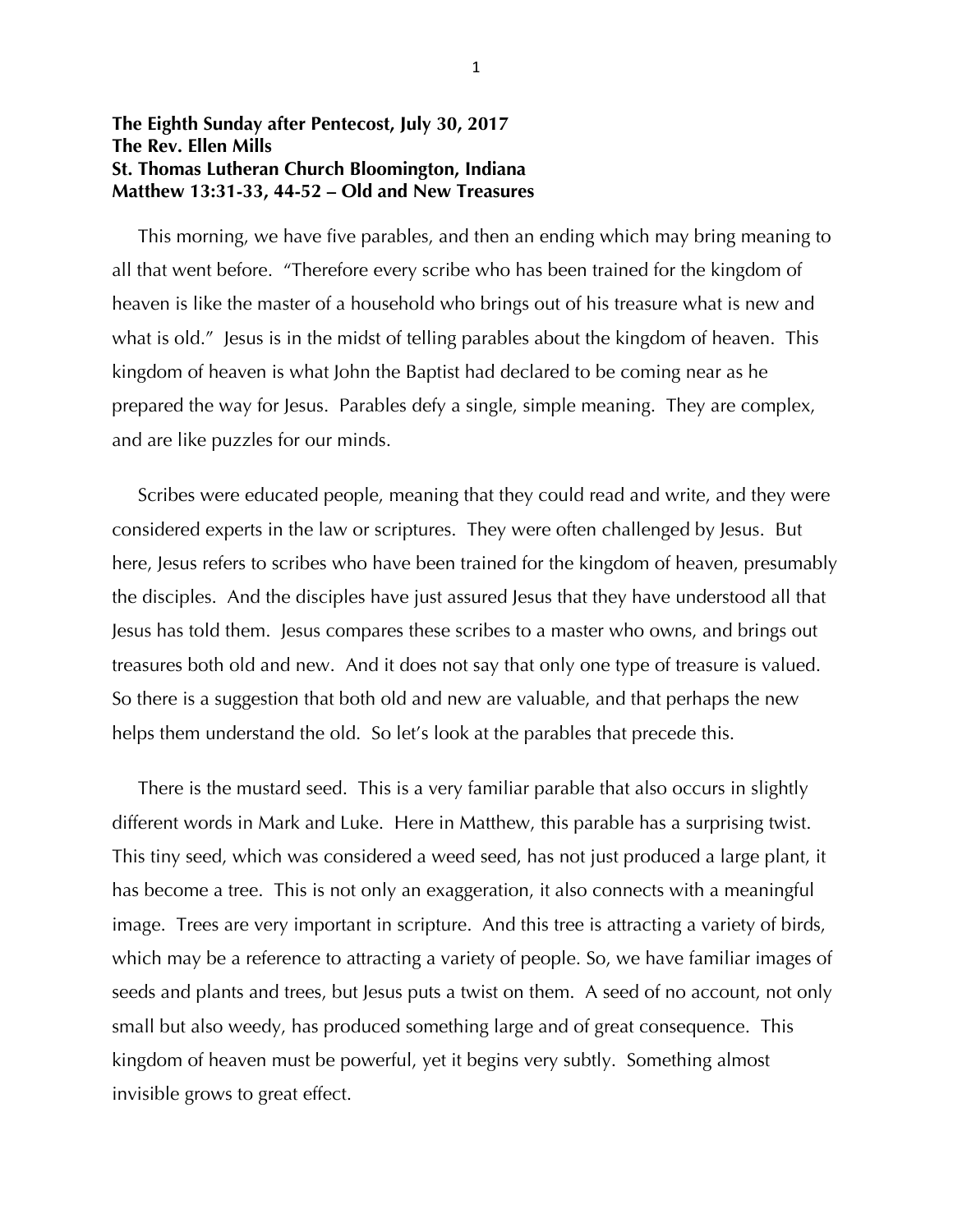Then we have the parable of the yeast. For us today, this is not shocking. Yeast is this inert stuff we buy in a packet or jar, and we add it to flour and water and make bread dough, and the bread rises and is eaten. Big deal. But again, Jesus is telling a slightly different story. First of all, we need to go back in time. This bread yeast was more like how friendship bread is made now. There was no dry yeast. To make bread rise, it required holding out a lump of dough from one batch until it got moldy, and then mixing that moldy lump with the flour and water. And three measures of flour may sound like cups to us, but these measures of flour would have provided enough to produce a hundred loaves. And then, there is that word "mix." That smooths out the translation. The meaning is really closer to "hide." This is an action of hiding a moldy lump among a large amount of ground grain. This small thing that was hidden, winds up transforming everything there. And we must not lose track of who has done this. A woman. This may seem perfectly reasonable to us, but women were rarely the subject of parables. Jesus seems to be up to something here. Something subversive.

 And then we have a pair of similar parables. A man finds a treasure, and a pearl merchant has found a fine pearl. Both are stories of surprise and delight. We are not told how these events came about, but the result is not that the men came to possess something in addition to what they already had. Something previously unknown to them has appeared in their lives, and it exerts such a strong attraction on them, that they cannot rest until they have given up all that they had previously possessed in order to keep this new thing. It may be a wonderful thing that they have discovered, but it has totally overturned the life they were living. All of their possessions, or we could say all of their allegiances, were now examined and given up for this one new thing. Only one thing mattered.

 And then one last parable that may sound a lot like the weeds and wheat from last week. A fishing net has captured not just a few fish, and not just what was intended, but everything in its way. The net will be brought in, and the contents examined and separated into piles of what is wanted and what is not. But there is no indication of what

2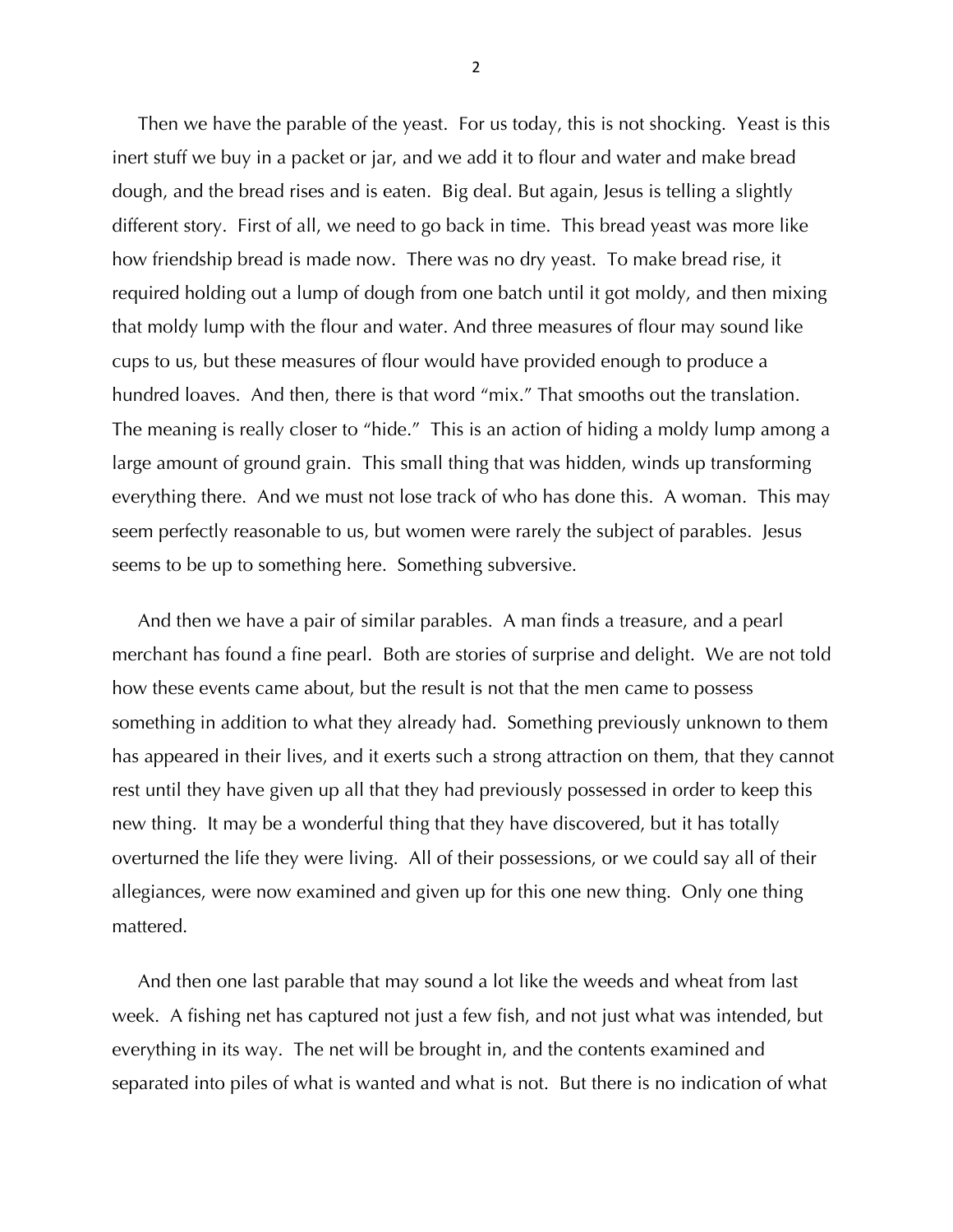might make some contents wanted or righteous, and others evil especially when this parable follows all the other parables of mystery and upset expectations. And this parable leads into the saying about the old and new treasure.

 So what is Jesus up to here? He does not appear to be reassuring his disciples, or others, that everything they had learned before will remain intact. These are parables of things hidden coming to light, things considered of little value becoming large or powerful, things sorted by angels in a way that might surprise us. The kingdom of heaven does not seem to be the status quo of the empire they lived in. And not only is there a reference to old and new, every one of these parables involves change of some sort. Surprising growth from a tiny weed seed, transformative growth from a lump of moldy dough, lifechanging decisions when treasure appears, a sorting of everything that was caught in the net. I don't think these were told in order to affirm our complacency.

 At times, I think we have become complacent with the shocking aspect of Jesus. We just assume that Jesus shocked the people of that time, but we are in the know, and now that we are Christians, we can just sit in the pews and feel comfortable. Really? It concerns me whenever I see the sacrificial and radical love of Jesus treated like something we can own or possess, rather than something that will totally change our lives. Jesus did, after all, say "Follow me" not "Worship me." And if we follow in his footsteps, then all of what he said and did becomes relevant to our lives today. And this old and new, this continuity and also seeing things in a new way, continue into our lives today. How do we follow Jesus in this world today? How do we stay open to what Jesus is saying now, and not just assume that we know everything, and that nothing will challenge how we live our lives? It concerns me every time I get a hint that we have tamed Jesus. We have cleaned Jesus up, and removed any whiff of subversion. We think bread mix. Add water, mix and bake. Jesus is talking about a moldy lump of dough hidden among a great amount of flour. There is something hidden and powerful and shocking happening in our midst, and it is the power of transforming love. And we are called to join in.

3